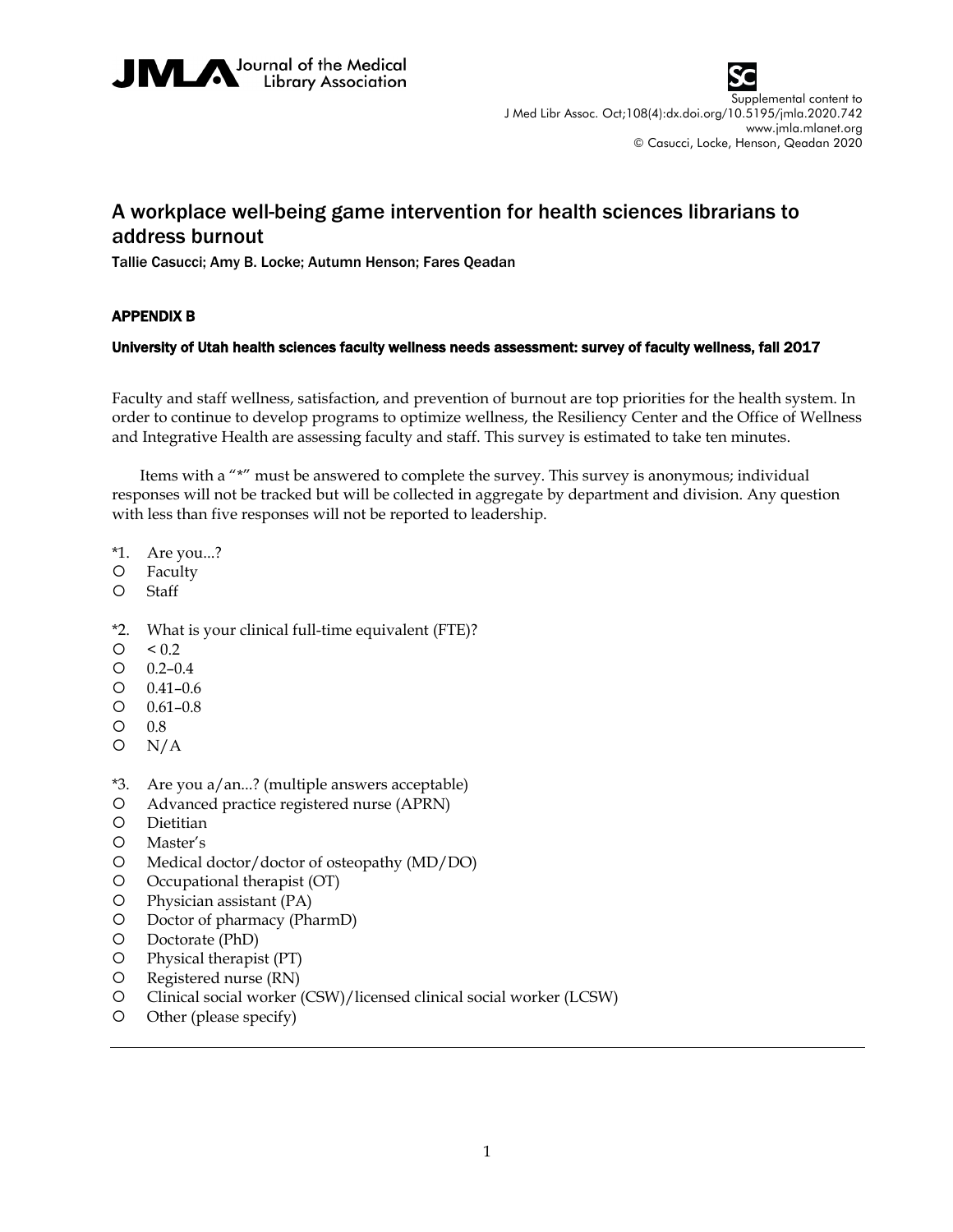



- \*4. Are you...?
- Tenure line
- Career line: clinical
- Career line: lecturer
- Career line: research
- Adjunct
- Visiting
- 5. What is your academic rank?
- Assistant professor
- Associate professor
- O Instructor
- Professor
- O Other (please specify)
- 6. Highest degree attained?
- O High school
- Associate's degree
- O Bachelor's degree
- Master's degree
- O Doctorate degree
- O Other (please specify)
- 7. What is your primary role?
- Administration
- APRN
- Attorney
- Call center/dispatch
- O Clerical
- Clinical psychology
- O Dental
- Dietetics
- Facilities/environmental services
- Family therapy
- Finance
- Food service
- General management
- Human resources
- Information technology
- MD/DO
- Medical assistant
- Nurse
- Nursing assistant
- Paramedic
- Patient transport
- Physical therapy
- Physician assistant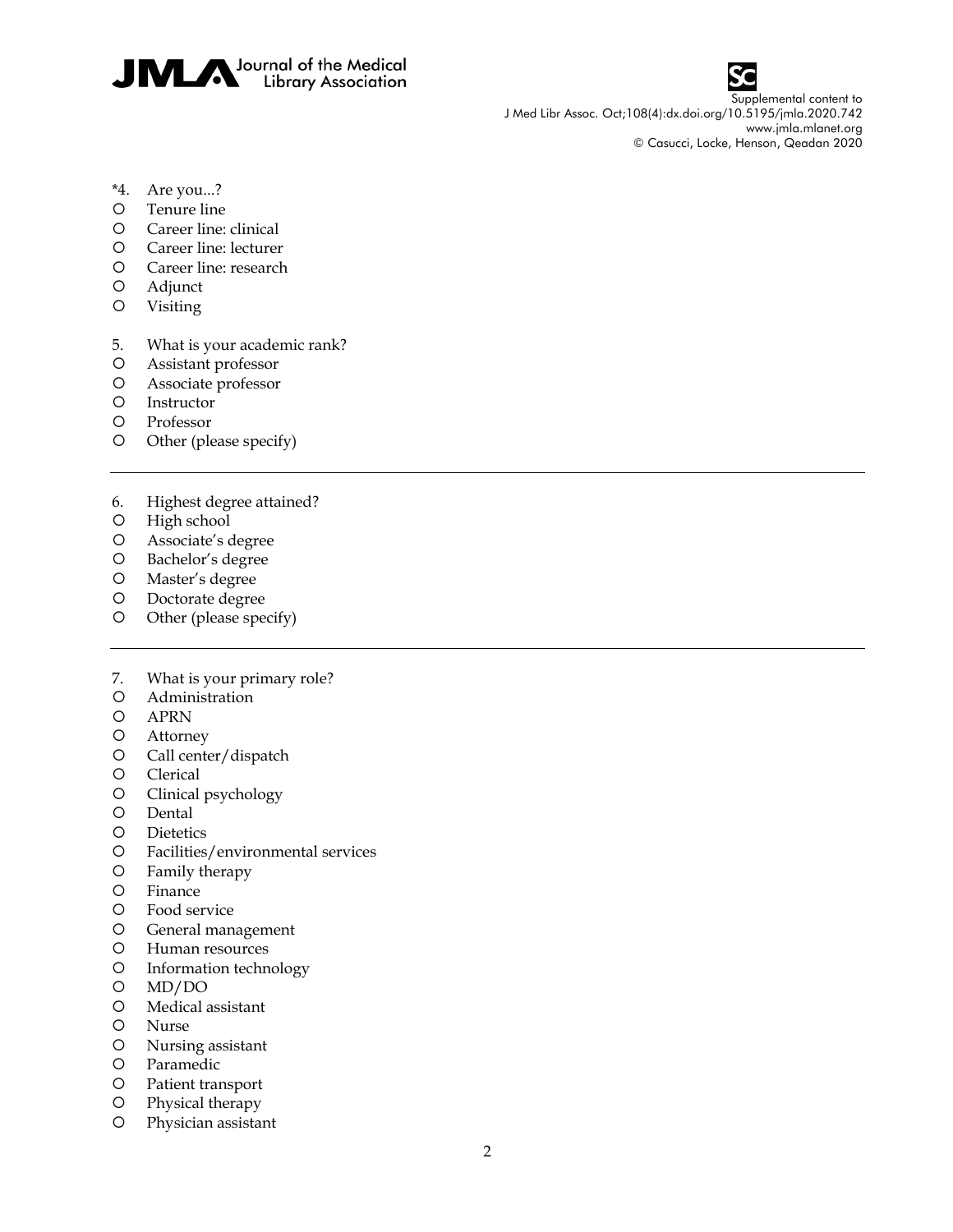



- Occupational therapy
- Technician (includes pharmacy, laboratory, radiology, and other patient care roles)
- O Social work
- O Speech/language therapy
- O Other (please specify)

\*8. Primary college, school, or location

If Other, please specify

\*9. College of Health primary department or program

If Other, please specify

\*10. College of Nursing primary department, program, or center

If Other, please specify

\*11. College of Pharmacy primary department, program, or center

If Other, please specify

\*12. Huntsman Cancer Institute primary department, program, or center

If Other, please specify

\*13. School of medicine primary department, program, or center

If Other, please specify

14. School of Medicine division

If Other, please specify

\*15. Other health sciences primary department, program, or center

If Other, please specify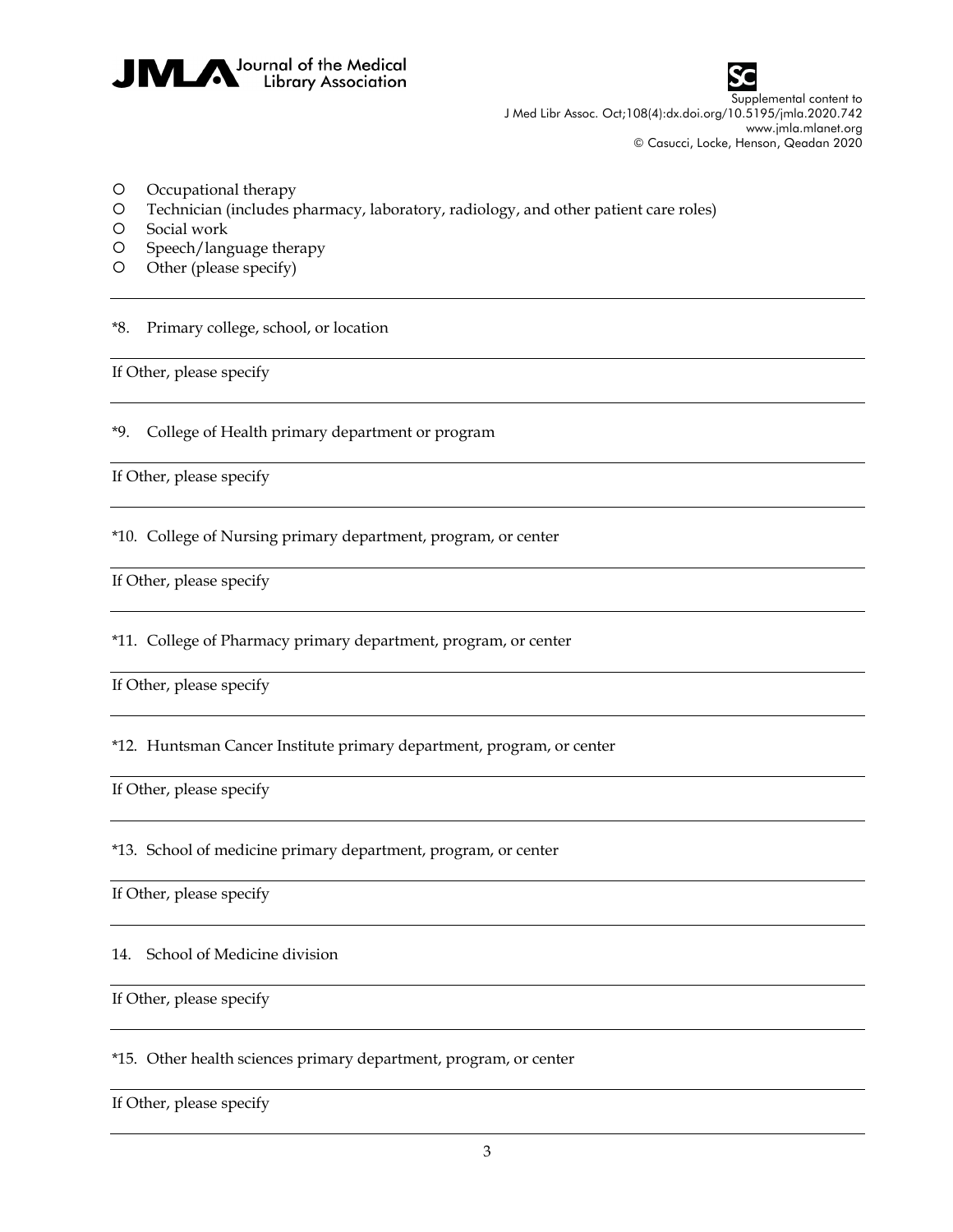



|                                                                                                          |                                                                                                                                                                                                                                                                                                                                                                                                                                                |               | 16. Overall, I am satisfied with my current job          |                                                                             |                                                                                                                    |                         |                      |  |
|----------------------------------------------------------------------------------------------------------|------------------------------------------------------------------------------------------------------------------------------------------------------------------------------------------------------------------------------------------------------------------------------------------------------------------------------------------------------------------------------------------------------------------------------------------------|---------------|----------------------------------------------------------|-----------------------------------------------------------------------------|--------------------------------------------------------------------------------------------------------------------|-------------------------|----------------------|--|
|                                                                                                          | Strongly disagree<br>Ő                                                                                                                                                                                                                                                                                                                                                                                                                         |               | Disagree<br>O                                            |                                                                             | Neither agree nor disagree                                                                                         | Agree                   | Strongly agree<br>O  |  |
| you                                                                                                      | *17. Using your own definition of "burnout," please select which of the following statements best describes                                                                                                                                                                                                                                                                                                                                    |               |                                                          |                                                                             |                                                                                                                    |                         |                      |  |
| $\circ$<br>$\circ$<br>$\circ$<br>$\circ$<br>O                                                            | I enjoy my work. I have no symptoms of burnout.<br>I am under stress and don't always have as much energy as I did, but I don't feel burned out.<br>I am definitely burning out and have one or more symptoms of burnout, e.g., emotional exhaustion.<br>The symptoms of burnout that I'm experiencing won't go away. I think about work frustrations a lot.<br>I feel completely burned out. I am at the point where I may need to seek help. |               |                                                          |                                                                             |                                                                                                                    |                         |                      |  |
|                                                                                                          | Strongly disagree                                                                                                                                                                                                                                                                                                                                                                                                                              |               | Disagree<br>O                                            |                                                                             | *18. My professional values are well aligned with those of my organizational leaders<br>Neither agree nor disagree | Agree<br>( )            | Strongly agree       |  |
| Poor<br>O                                                                                                | Marginal<br>O                                                                                                                                                                                                                                                                                                                                                                                                                                  |               | Satisfactory<br>O                                        | *19. The degree to which my team works efficiently together is<br>Good<br>O | Optimal<br>O                                                                                                       |                         |                      |  |
|                                                                                                          | Strongly disagree                                                                                                                                                                                                                                                                                                                                                                                                                              |               | Disagree<br>O                                            | *20. I feel a great deal of stress because of my job                        | Neither agree nor disagree                                                                                         | Agree<br>Ő              | Strongly agree       |  |
| *21. On the scale below, please indicate which number best describes the atmosphere in your primary work |                                                                                                                                                                                                                                                                                                                                                                                                                                                |               |                                                          |                                                                             |                                                                                                                    |                         |                      |  |
| area<br>Calm<br>O                                                                                        | O                                                                                                                                                                                                                                                                                                                                                                                                                                              | Somewhat calm | Ő                                                        | Busy, but reasonable                                                        | Very busy                                                                                                          | Hectic and chaotic<br>O |                      |  |
| Poor<br>O                                                                                                | Marginal<br>O                                                                                                                                                                                                                                                                                                                                                                                                                                  |               | *22. My control over my workload is<br>Satisfactory<br>Ő | Good<br>O                                                                   | Optimal<br>Ő                                                                                                       |                         |                      |  |
| O<br>$\circ$<br>O<br>O<br>O<br>O<br>O                                                                    | *23. How often do you feel you've become more callous toward people since you took this job?<br>Never<br>A few times a year or less<br>Once a month or less<br>A few times a month<br>Once a week<br>A few times a week<br>Every day                                                                                                                                                                                                           |               |                                                          |                                                                             |                                                                                                                    |                         |                      |  |
|                                                                                                          | *24. I feel happy at work<br>Not at all true Somewhat true<br>O                                                                                                                                                                                                                                                                                                                                                                                | ◯             |                                                          | Moderately true<br>O                                                        | Very true<br>O                                                                                                     |                         | Completely true      |  |
|                                                                                                          | *25. I feel worthwhile at work<br>Not at all true Somewhat true<br>O                                                                                                                                                                                                                                                                                                                                                                           | О             |                                                          | Moderately true<br>O                                                        | Very true<br>O                                                                                                     |                         | Completely true<br>Ő |  |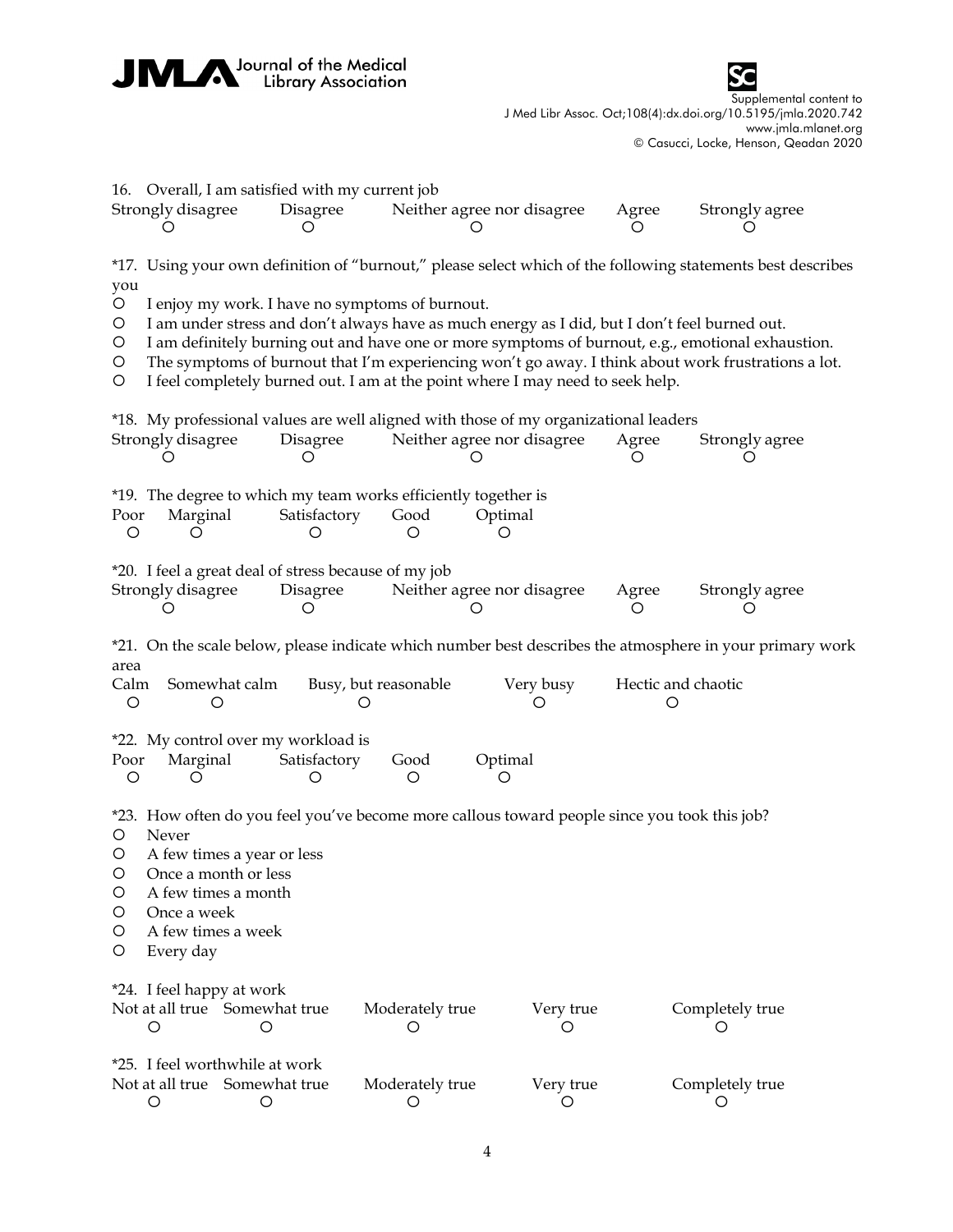JMM Journal of the Medical



Supplemental content to J Med Libr Assoc. Oct;108(4):dx.doi.org/10.5195/jmla.2020.742 www.jmla.mlanet.org © Casucci, Locke, Henson, Qeadan 2020

|                                    | *26. I find meaning in my work<br>Not at all true Somewhat true<br>Moderately true<br>Very true<br>Completely true<br>$\circ$<br>O<br>O<br>O<br>Ő                                                                   |
|------------------------------------|---------------------------------------------------------------------------------------------------------------------------------------------------------------------------------------------------------------------|
|                                    | *27. I would recommend the University of Utah to my friends as a great place to work<br>Strongly disagree<br>Disagree<br>Neither agree nor disagree<br>Agree<br>Strongly agree<br>O<br>O<br>O<br>Ő<br>Ő             |
| O<br>O<br>$\circ$                  | *28. Do you plan to leave the University of Utah in the next 1-2 years?<br>Yes, I am seriously considering leaving this university in the next 1-2 years<br>No, I plan on staying at least that long<br>Don't know  |
| 29.<br>$\circ$<br>O<br>O<br>O      | Over the past 2 weeks, how often have you had little interest or pleasure in doing things?<br>Not at all<br>Several days<br>More than half of the days<br>Nearly every day                                          |
| 30.<br>$\circ$<br>O<br>O<br>O      | Over the past 2 weeks, how often have you been feeling down, depressed, or hopeless?<br>Not at all<br>Several days<br>More than half of the days<br>Nearly every day                                                |
| 31.<br>O<br>O<br>O<br>$\circ$<br>O | In the past 12 months, about how many days did you miss work because of illness or injury (do not<br>include parental leave)?<br>$0 \, \text{days}$<br>$1-2$ days<br>$3-5$ days<br>$6-10$ days<br>More than 10 days |
| O<br>O                             | *32. Do you provide clinical care?<br>Yes<br>No                                                                                                                                                                     |
|                                    | *33. The amount of time I spend on the electronic medical record (EMR) at home is<br>Minimal/none<br>Modest<br>Satisfactory<br>Moderately high<br>Excessive<br>O<br>O<br>Ő<br>Ő<br>Ő                                |
| Poor<br>$\circ$                    | *34. Sufficiency of time for documentation is<br>Satisfactory<br>Marginal<br>Good<br>Optimal<br>O<br>O<br>O<br>O                                                                                                    |
| 35.<br>Ő<br>O                      | Have you experienced a patient safety event within the past year that caused personal problems, such<br>as anxiety, depression, or concerns about your ability to perform your job?<br>Yes<br>No                    |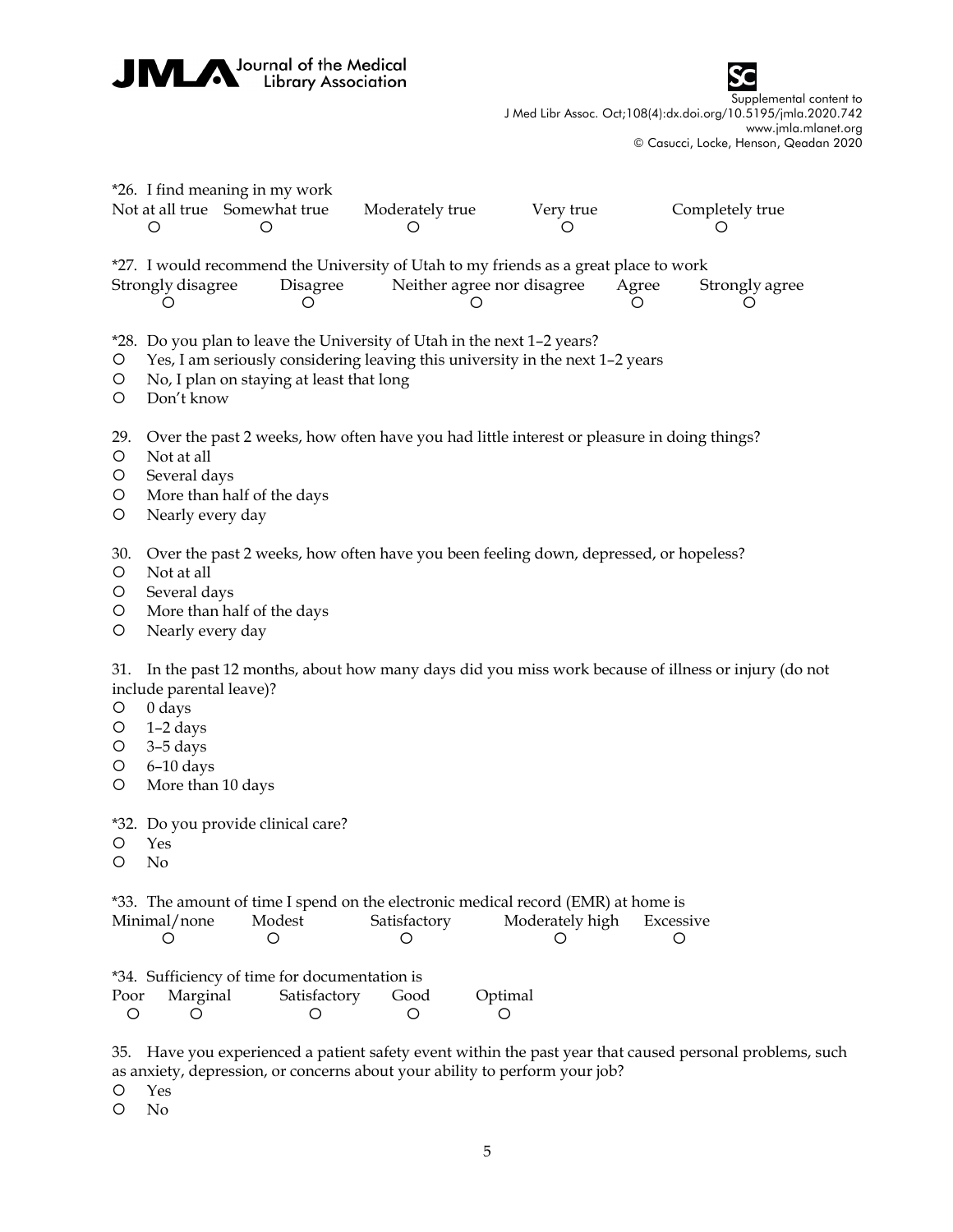



- 36. If so, did you receive institutional support to assist you with this stress?
- Yes
- No
- $O \quad N/A$

37. How many hours do you spend on work per week, including hours spent outside the office or hospital?

- Less than 20
- 20–29
- 30–39
- 40–49
- 50–59
- 60–69
- 70–80
- More than 80

## 38. How many years since you completed your training?

- 1–5 years
- 6–10 years
- 11–15 years
- 16–20 years
- More than 20 years
- 39. Are you…?
- O Male
- Female
- Prefer not to answer
- 40. What is your age?
- Under 21
- 21–30
- 31–40
- 41–50
- 51–64
- $O$   $65+$
- 41. What is your race?
- Asian
- Black or African American
- American Indian or Alaska Native
- Native Hawaiian or Other Pacific Islander
- White
- Prefer not to answer
- Other (please specify)